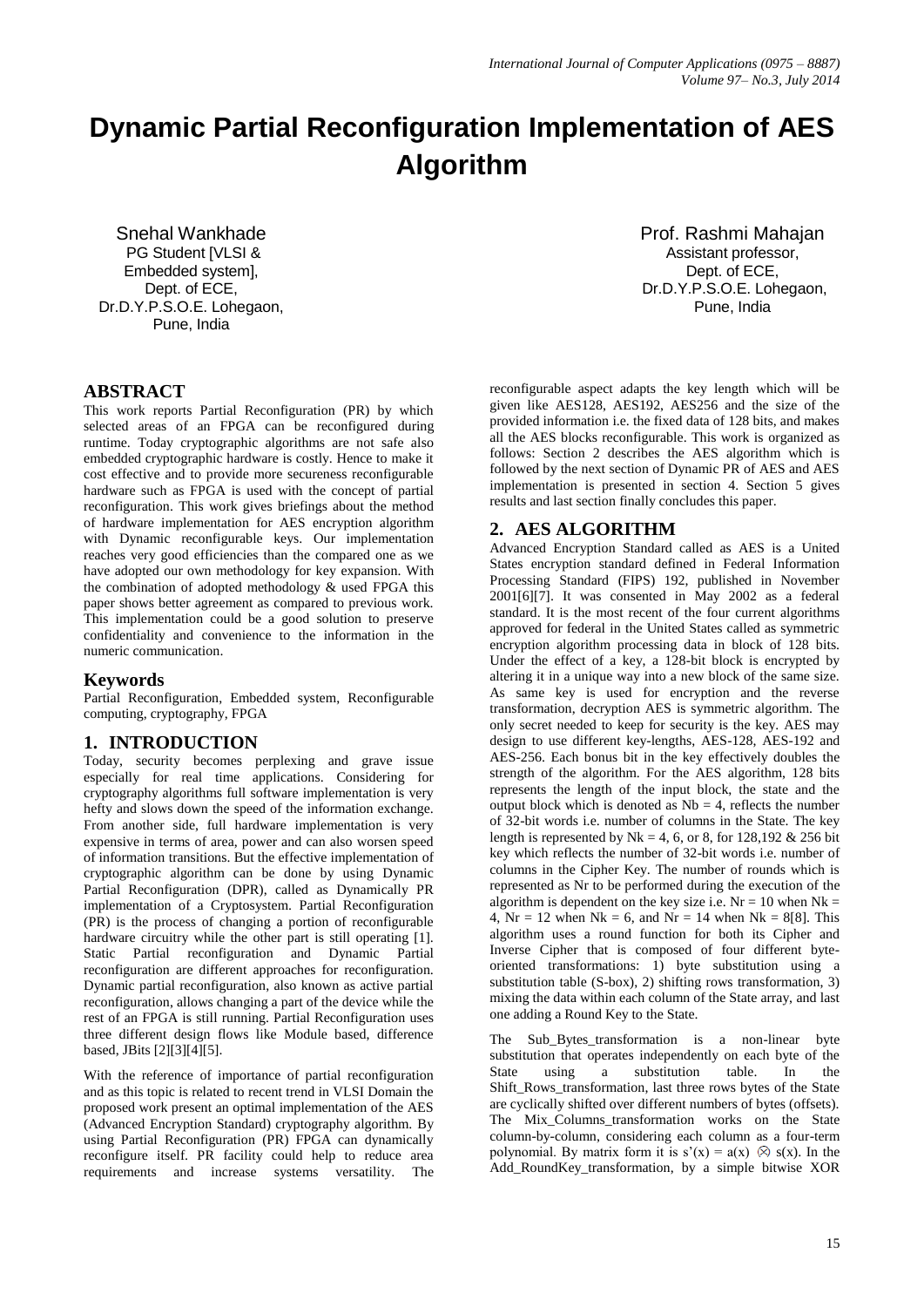operation a Round Key is added to the State. Each Round Key contains Nb words from the key schedule [9][10].



**Fig 1: AES Algorithm (Encryption)**

## **3. DYNAMIC PARTIAL RECONFIGURATION OF AES**

Dynamic partial reconfiguration is active partial reconfiguration, allows changing a part of the device while the rest of an FPGA is still running. FPGA can reconfigure itself under the control of embedded microprocessor which provides intelligent control of device reconfiguration run-time [11][12][13]. The complexities during the runtime can be simplified by a tool called PlanAhead which was introduced by Xilinx that is able to implement run time reconfigurable systems for all Virtex FPGAs. PlanAhead is the first graphical environment for Partial Reconfiguration. With all FPGA capacities AES Algorithm is implemented as shown in block diagram given below. Here we have used three different AES Types as reconfigurable modules.



**Fig 2: Block Diagram of AES Algorithm with PR**

#### **4. PR IMPLEMENTATION OF AES**

Design flow of proposed work is shown below in figure 3 in which all AES Types, also called as keys are PR modules. In each AES Type encryption and Decryption is included separately. Figure 4 is global architecture for AES implementation. Manager controller controls and computes

the reconfiguration parameters with the help of available embedded processor using the available input and the key size as well as computes the best parameters under input constraints, and writes these parameters in the configuration register for managing the reconfiguration process. Again it supports to reconfigurable AES core i.e. three different types of AES- AES 128, AES 192, AES 256. To increase the performance of the implemented circuit, especially cost, power and inaccessibility, all of the AES blocs may be reconfigurable [14][15][16]. In this way we can change the AES type without stopping normal operation of the system and hence security/performance of AES Algorithm gets enhanced.



**Fig 3: Design flow of proposed work**



#### **Fig 4: Global architecture for implementation the AES**

#### **5. RESULT**

In this section, we are going to analyse the obtained results of all AES cryptographic algorithms on Virtex V (XC5VLX110T), comparing them with the results reached by other authors [17]. XilinxISE14.2 was used for the synthesis, place-and-route, and timing analysis. After obtaining the BIT files, our implementation reaches to the results as shown in table 1, achieving very good efficiencies of 2.09Mb/s for AES 128, 1.83Mb/s for AES 192 and 1.81Mb/s for AES 256 than the compared efficiencies. So our result is comparable and better than the [17] implementation. Again we have successfully displayed running AES type on LCD. The table 1 describes the comparison in deeply. Figures  $5 \& 6$  shows simulation of AES Encryption and Decryption which are followed by AES 192 implementation shown in figure 7.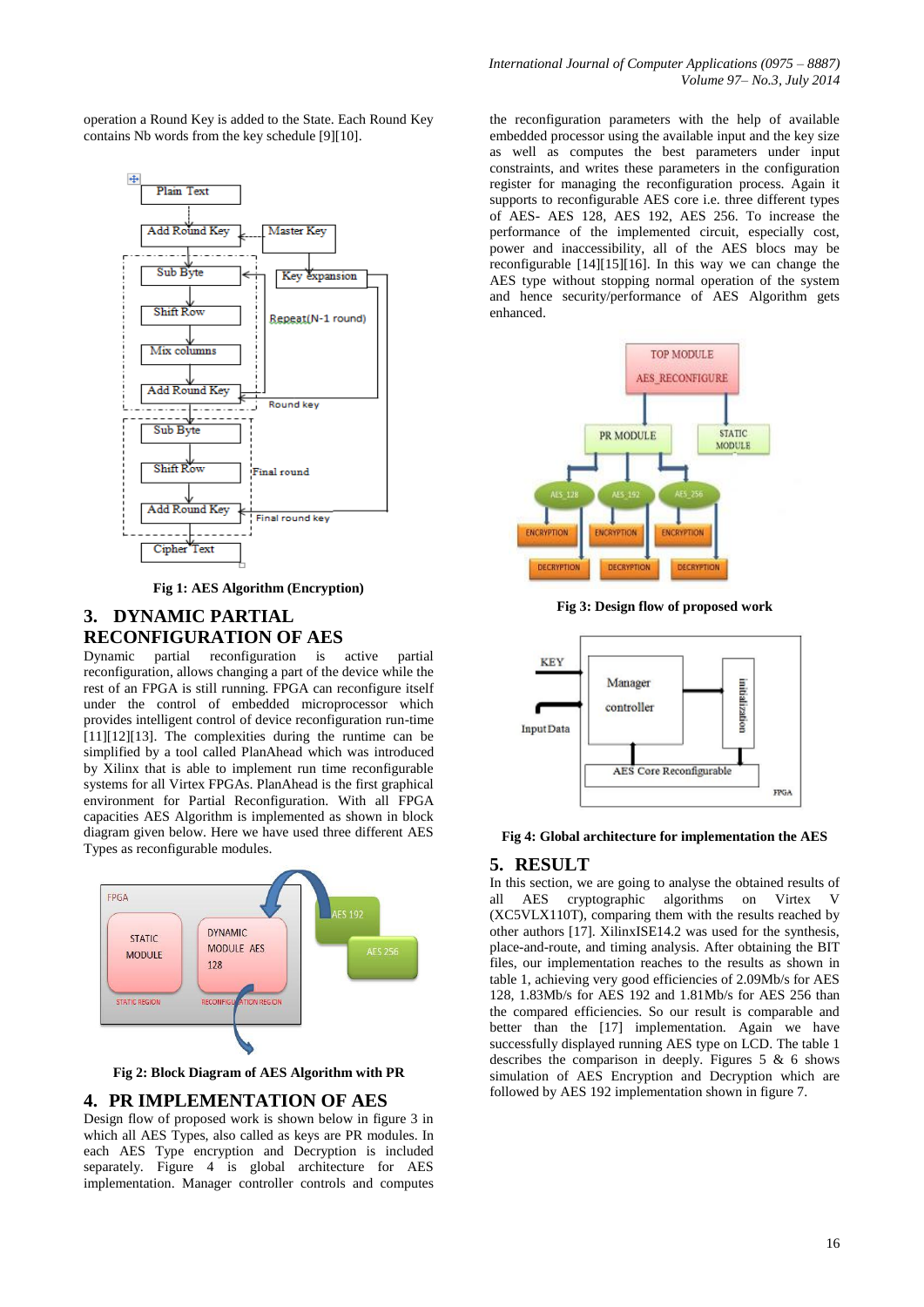|                |            | AES TYPES & FPGA RESOURCES &<br><b>PARAMETERS</b> | DEVICE XC2V500 | DEVICE XCSVLX110T |  |  |  |
|----------------|------------|---------------------------------------------------|----------------|-------------------|--|--|--|
|                |            | Slices                                            | 192/3072       | 726/69120         |  |  |  |
|                |            | LUTs.                                             | 342/6144       | 2332/69120        |  |  |  |
| <b>AUS 128</b> | Resources  | <b>BRAMs</b>                                      | 6/32           | 4/148             |  |  |  |
|                |            | Minimum period (ns)                               | 13.674         | 3.521             |  |  |  |
|                | Parameters | Maximum frequency<br>(MHz)                        | <b>78.59</b>   | 284.22            |  |  |  |
|                |            | Clock cycle used                                  | 250            | 748               |  |  |  |
|                |            | slices                                            | 241/3072       | 776/69120         |  |  |  |
|                |            | LUTs                                              | 341/6144       | 2322/69120        |  |  |  |
|                | Resources  | <b>BRAMs</b>                                      | 6/32           | 4/148             |  |  |  |
| COT STV        |            | Minimum period                                    | 13,863         | 3.710             |  |  |  |
|                | Parameters | Maximum frequency                                 | 71.78          | 276.42            |  |  |  |
|                |            | Clock cycle used                                  | 300            | 778               |  |  |  |
|                |            | slices                                            | 207/3072       | 742/69120         |  |  |  |
|                |            | LUTs                                              | 381/6144       | 2362/69120        |  |  |  |
|                | Resources  | <b>BRAMs</b>                                      | 6/32           | 4/148             |  |  |  |
| NIS 26         |            | Minimum period                                    | 15.043         | 4 4 1 0           |  |  |  |
|                | Parameters | Maximum frequency                                 | 70.975         | 275.45            |  |  |  |
|                |            | Clock cycle used                                  | 550            | 820               |  |  |  |

#### **Table 1. Device Utilization History**

|                | Juan arsoldate a<br>hen enclosed data i<br>Лива изследу з<br>loes enchalled key i<br><b>Castle Arts Pennet (1)</b> | COLLODIA<br>00001111                                                                                                                                          | 03133311 |                              |                           |                                                                                   |  |  |                                                             |                     |  |  |                                           |  |
|----------------|--------------------------------------------------------------------------------------------------------------------|---------------------------------------------------------------------------------------------------------------------------------------------------------------|----------|------------------------------|---------------------------|-----------------------------------------------------------------------------------|--|--|-------------------------------------------------------------|---------------------|--|--|-------------------------------------------|--|
| $\sigma$ .     |                                                                                                                    |                                                                                                                                                               | 0001111  |                              |                           |                                                                                   |  |  |                                                             |                     |  |  |                                           |  |
|                |                                                                                                                    |                                                                                                                                                               |          |                              |                           |                                                                                   |  |  |                                                             |                     |  |  |                                           |  |
|                | (ses encicle )                                                                                                     |                                                                                                                                                               |          | tatan hainan haringin hainan |                           |                                                                                   |  |  |                                                             |                     |  |  |                                           |  |
|                | faux anglos i<br>des enclos yeady o                                                                                |                                                                                                                                                               |          |                              |                           |                                                                                   |  |  |                                                             |                     |  |  |                                           |  |
|                | aux argressi o                                                                                                     |                                                                                                                                                               |          |                              |                           |                                                                                   |  |  |                                                             |                     |  |  |                                           |  |
|                | lees enclose o                                                                                                     |                                                                                                                                                               |          |                              |                           |                                                                                   |  |  |                                                             | is ira in           |  |  | fits bos lite box fits fits lize bos liv- |  |
|                | her unchan fiv above                                                                                               | (DECEMBER 1988) TO HOLD AND TO HOLD AT THE COLOR DEPARTMENT AND DESCRIPTION OF CONTRACTOR CONTRACTOR OF A STATEFORM AND                                       |          |                              |                           |                                                                                   |  |  |                                                             |                     |  |  |                                           |  |
|                | ties enciv onte                                                                                                    |                                                                                                                                                               |          |                              |                           |                                                                                   |  |  |                                                             |                     |  |  |                                           |  |
|                | Enklot statutors can                                                                                               |                                                                                                                                                               |          |                              |                           |                                                                                   |  |  |                                                             |                     |  |  |                                           |  |
| ь.             | hes encit state rand:<br>and anciv bay column                                                                      | (2008) 911300 92000 (солота прависе под., 151., 155., По., Процесса на прибедение событа 11100 . 311., 311., Парова на собора под было не на 11) (зраза завоз |          |                              |                           |                                                                                   |  |  |                                                             |                     |  |  |                                           |  |
| <b>DECK</b>    | tees enciv data column                                                                                             |                                                                                                                                                               |          |                              |                           |                                                                                   |  |  |                                                             |                     |  |  |                                           |  |
|                | am_arg/ff_vald_data                                                                                                |                                                                                                                                                               |          |                              |                           |                                                                                   |  |  |                                                             |                     |  |  |                                           |  |
| в              | loes encly key minb                                                                                                | 101100                                                                                                                                                        | 300300   |                              | [21., 1tp., 1tp., 1tp:cop |                                                                                   |  |  |                                                             | [21 ]10 [10 ]101100 |  |  |                                           |  |
| n <sup>2</sup> | Australian                                                                                                         | 0110001100001111 11. 01. 02. 020111112000120                                                                                                                  |          |                              |                           |                                                                                   |  |  | J11., 103., (3)., (0)., (0)., (0)., (0)., (0130001300001111 |                     |  |  |                                           |  |
|                | Oes enclimax round                                                                                                 |                                                                                                                                                               |          |                              |                           |                                                                                   |  |  |                                                             |                     |  |  |                                           |  |
|                | feas and round                                                                                                     |                                                                                                                                                               |          |                              |                           |                                                                                   |  |  |                                                             |                     |  |  |                                           |  |
|                | lacy encision wrent.                                                                                               |                                                                                                                                                               |          |                              |                           |                                                                                   |  |  |                                                             |                     |  |  |                                           |  |
|                | fame ainclipat long                                                                                                |                                                                                                                                                               |          |                              |                           |                                                                                   |  |  |                                                             |                     |  |  |                                           |  |
|                | Oes encit get key<br>last argicalisation                                                                           |                                                                                                                                                               |          |                              |                           |                                                                                   |  |  |                                                             |                     |  |  |                                           |  |
|                | lass enclose round                                                                                                 |                                                                                                                                                               |          |                              |                           |                                                                                   |  |  |                                                             |                     |  |  |                                           |  |
|                |                                                                                                                    |                                                                                                                                                               |          |                              |                           | man the basis of the manufacturer of the country of the control of the control of |  |  |                                                             |                     |  |  |                                           |  |
|                | <b>Billeton</b>                                                                                                    | 38.553.44                                                                                                                                                     |          | T 1                          |                           |                                                                                   |  |  |                                                             |                     |  |  |                                           |  |

**Fig 5: Simulated result of the AES Encryption**



**Fig 6: Simulated result of the AES Encryption**



**Fig 7: AES 192 implementation**

## **6. CONCLUSION & FUTURE SCOPE**

Through this work concept of partial reconfiguration is tried to cover. It has been observed that the idea of dynamic reconfiguration can be adapted to reduce the resources. It also reflects that PR is beneficial for reducing device count, reducing power consumption, provide more secure aspect in case of encryption methodology etc. As a part of encryption methodology, in this work, we have presented an implementation of the AES cryptographic algorithm using dynamic partial reconfiguration. The main advantage of this work is the facility to modify the size of the key without stopping the normal operation of the system and hence increases the security of AES algorithm. Implementation of the AES crypto-processor with this new configuration illustrates the ability of this architecture to optimize the reconfiguration time. When we compare our result with other AES implementations (developed by other authors), we obtain the best efficiency (throughput/area) parameter which is most reliable one for purposes of comparison. This implementation could be a good solution to preserve confidentiality and to the information in the numeric communication.

As this topic could give good contribution in encryption and decryption domain, we would like to extend our ideas by using this algorithm in real communication systems. We would also try to develop the project in more secure aspect.

## **7. REFERENCES**

- [1] M. Huebner, C. Schuck, M. Kuhnle, J. Becker, "New 2-Dimensional Partial Dynamic Reconfiguration Techniques for Real-time Adaptive Microelectronic Circuits," Proc. Of Emerging VLSI Technologies and Architectures, Karlsruhe,Germany, Mars 2006.
- [2] Matthew G.Parris. Optimizing Dynamic Logic Realizations For Partial Reconfiguration Of Field Programmable Gate Arrays. B.S.University of Louisville. 2008.
- [3] K. Bondalapati and V. Prasanna. "Reconfigurable Computing systems," in *Proc. IEEE*, vol. 90, no7, pp.1201-1217,July 2002.
- [4] Katherine Compton and Scott Hauck, "Reconfigurable Computing: A Survey of Systems and Software," *ACM Computing Surveys*, vol. 34, no. 2, pp.171-210, June 2002..